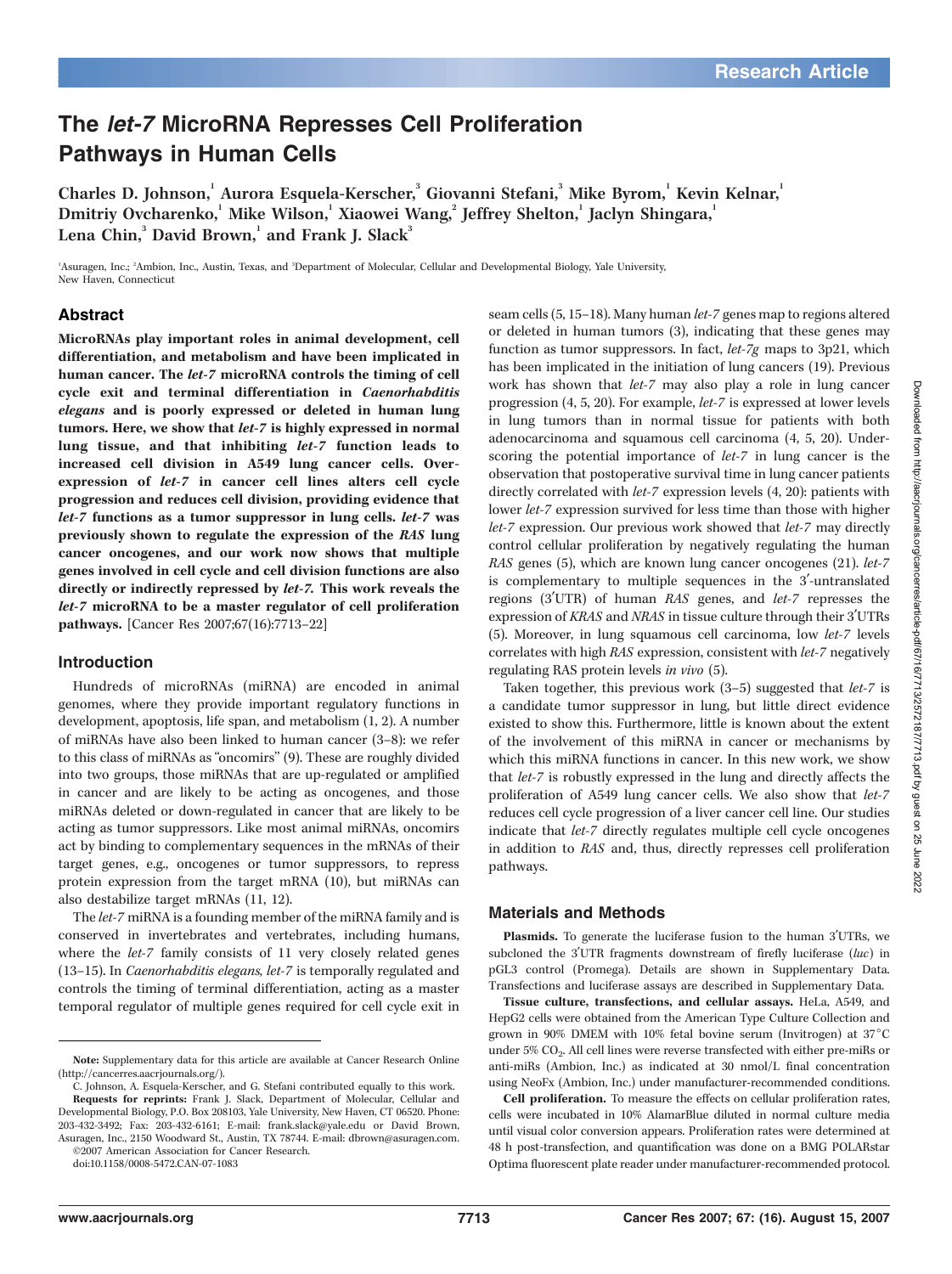

Figure 1. let-7 expression in lung tissue. A, Northern blot analysis of total RNA taken from adult mouse tissues was probed for let-7c. U6 RNA is shown as a loading control. B, quantification of normalized RNA expression of let-7c shown in (A). Note that let-7c is highly expressed in the murine lung and lowest in the testis. C, in situ hybridization analysis of an E12.5 mouse embryo for let-7a shows expression in a variety of organ systems. Boxed region shows intense staining in the embryonic lung.  $D$ , higher magnification of the boxed region in  $(C)$  shows that let-7c expression is prominent in the developing bronchial system of the mouse (black arrows). a, atrium of heart; drg, dorsal root ganglion; f, forebrain; fnp, frontal nasal prominence; h, hindbrain; k, kidney; liv, liver; m, midbrain; p, palate; s, stomach; v, heart ventricle.

Cell cycle assay. Cells were reverse transfected in triplicate in six-well plate format by complexing 30 nmol/L small interfering RNA (siRNA) or miRNA and 4 µL of NeoFX transfection reagent (Ambion) in Opti-MEM serum-free medium (Invitrogen) in a total volume of 100 µL for 20 min. HepG2, or A549 cells (200,000 cells in 1.9 mL of complete growth medium per well), were plated by overlaying the transfection complexes. Seventy-two hours post-transfection, cells were harvested, and flow cytometry analysis was done using a GUAVA PCA-96 instrument following the manufacturer's recommended protocol. Data were collected and processed using the GUAVA Cell Cycle Analysis Software.

Western blots. HeLa cells growing in six-well plates were transfected with pre-miRs (Ambion) to a final concentration of 60 nmol/L with LipofectAMINE RNAiMAX (Invitrogen). Cells were harvested 24 h after transfection and lysated in radioimmunoprecipitation assay buffer [50 mmol/L Tris (pH, 7.4), 150 mmol/L NaCl, 1% Triton X-100, 0.5% deoxycholic acid, 0.1% SDS], containing complete proteases inhibitor mix (Roche). Proteins were analyzed by Western blot using antibodies against CDK6, CDC25a, and actin (DCS-90 from Sigma, DCS-120, 121 from Labvision,

and C4 from MP Biomedicals). Bands were visualized by chemiluminescence using a Typhoon 8600 Imaging System (GE Healthcare). All values of CDC25a and CDK6 were normalized for the corresponding values of actin.

Reverse transcription-PCR detection of let-7 expression in cell lines. Details are found in Supplementary Data.

let-7 pathway analysis using GeneChip mRNA array analysis. HepG2 and HeLa cells were transfected with pre-miRs specific to let-7b, miR-124, negative control 1, and negative control 2 at 30 nmol/L final concentration using NeoFx (Ambion, Inc.) under the manufacturer's recommended conditions. At time points indicated in the figure legends, the samples were lysed, and total RNA was isolated using the RNAqueous RNA isolation system (Ambion).

All Affymetrix U133 plus 2 GeneChips used in the cell comparisons were processed according to the robust multichip analysis (RMA) background subtraction, normalization, and expression summary method (22). Irizarry et al. (22) showed that RMA has better precision for lower expression values and provides a greater than 5-fold reduction of the within-replicate variance as compared with other commonly used methods.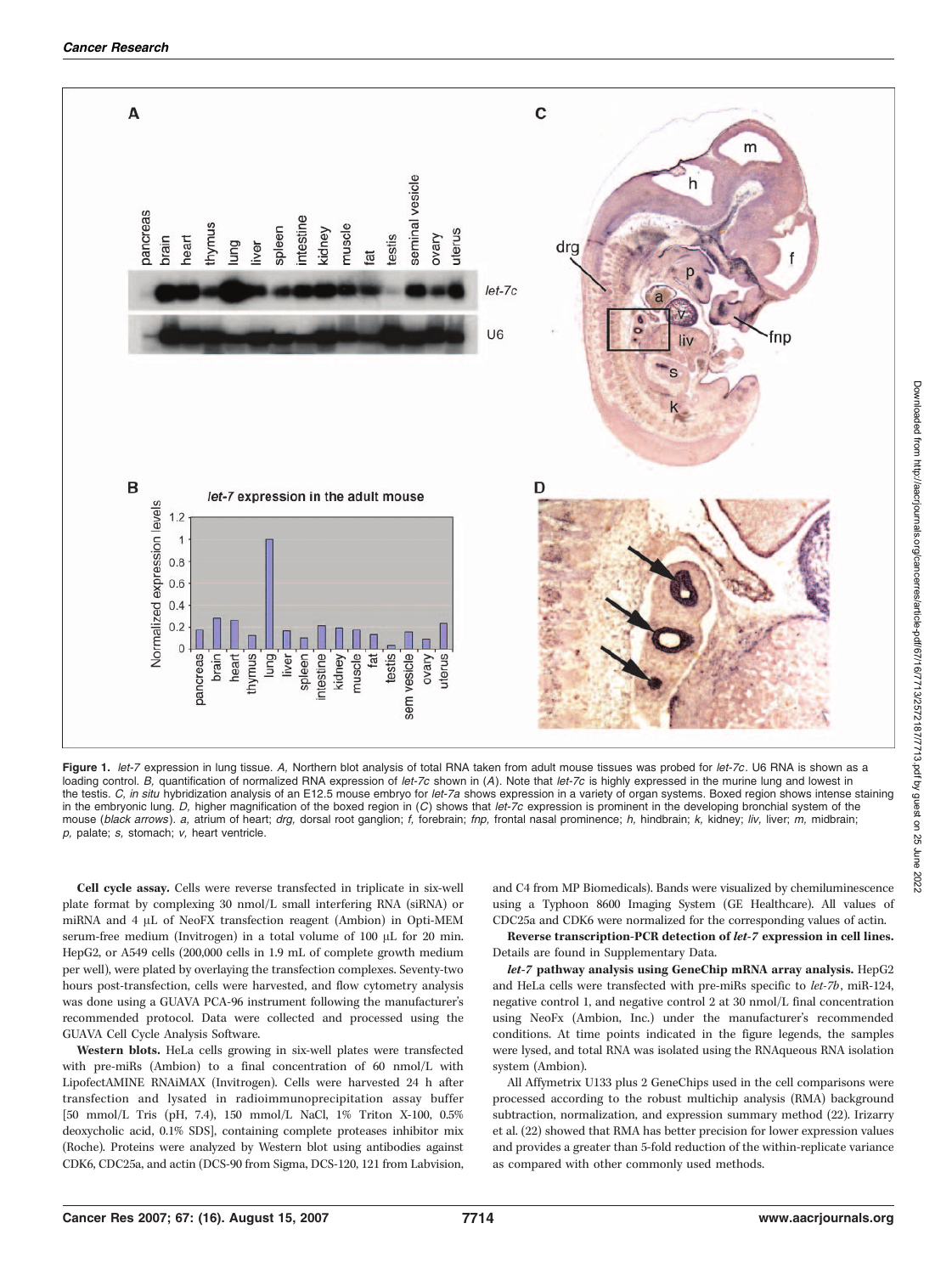Assessment of statistically significant differential expression was carried out using a one-way ANOVA for each tissue type using Partek Genomic Solutions 6.2 (Partek Inc.). Given the nature of the data and the statistical tests selected, adjusting for multiple testing errors is critical. To account for the increased probability of type 1 error, a false discovery rates (FDR)  $P$  value adjustment was used (23). The FDR is defined to be the expected value of the ratio of the number of erroneously rejected true hypotheses over the number of rejected hypotheses. Benjamini and Hochberg (23) step-up procedure rejects  $H(1) \ldots H(k)$  with k being the largest i for which  $P(i) \leq q \times i/m$ , and this procedure controls the FDR at level q when  $P(i)$ are independent.

We did pairwise comparison for the differentially expressed genes identified by ANOVA to determine the probe set that has significant differences between groups. For each pair of treatments, a two-sample  $t$  test was carried out for those genes that possessed a significant ANOVA main effect after FDR adjustment. This method is referred to as Fisher's protected least significant difference. We identified 50% of the same mir-124 repressed genes as previously published (12), suggesting that our microarray technology is accurate.

Time course study GeneChip array analysis. Affymetrix U133 plus 2 GeneChips that were used in the time course study were processed using Affymetrix MAS 5.0 algorithm as the scaling (value set to 500) and summarization method (Affymetrix Statistical Algorithms Description Document Part Number 701137 Rev 3). Because the time course study was unreplicated, the Wilcoxon signed-rank test (24) as implemented in the



Figure 2. Impact of let-7 on proliferation in lung cancer cells. A, all synthetic pre–let-7 molecules tested reduced cell number in transfected A549 lung cancer cells compared with a negative control miRNA (NC). A siRNA against MYC served as a positive control. B, inhibition of let-7 with an anti-let-7 molecule results in an  $\sim$  100% increase in the number of A549 cells, compared with a control transfection and other tested anti-miRNA (anti-oncomirs). gapAS is a control transfection with a siRNA against glyceraldehyde-3-phosphate dehydrogenase.

Affymetrix GCOS 1.4 software, was used to determine those genes that were differentially expressed relative to time 0. Those genes that were calculated to be absent in 100% of time points were discarded.

Gene ontology analysis. Details are found in Supplementary Data.

Northern blot analysis. Approximately  $20.0 \mu g$  of total RNA was obtained from various adult mouse organs for Northern blot analysis using methods described previously (15). A probe used to detect RNA levels of let-7c (5'-AACCATACAACCTACTACCTCA-3') was made using the StarFire oligonucleotide labeling system (IDT). The Northern blot was subsequently stripped and reprobed with U6 to normalize lanes for loading.  $pU6$  ( $5'$ -GCAGGGGCCATGCTAATCTTCTCTGTATTG-3'; ref. 15), was 5'-end labeled with  $\gamma$ -<sup>32</sup>P ATP.

In situ hybridization analysis. Mouse tissue was collected in PBS and fixed in 4% paraformaldehyde. Samples were then soaked in 0.5 mol/L sucrose/PBS, embedded in OCT compound (Tissue-Tek), frozen, and sectioned at 12  $\mu$ m thickness with a microtome cryostat. In situ hybridization analysis was done using digoxigenin-labeled LNA probes (miRcury probes, Exiqon; UTP/DIG Oligo Tailing Kit, Roche) corresponding to let-7a (5'-ACTATACAACCTACTACCTCA-3') and let-7c (5'-AACCATA-CAACCTACTACCTCA-3<sup>'</sup>) on frozen sections as described (25), with blocking and antibody incubation steps as described in ref. 26, except that miRNA probes were hybridized at 48°C. Slides were mounted in a waterbased medium (Aquamount) and photographed.

### **Results**

let-7 is highly expressed in normal lung tissue. Previous work strongly implicated let-7 as a tumor suppressor in lung tissue (3–5). In support of this notion, we now show that *let-7* is highly expressed in the adult mouse lung as well as in the developing lung during mouse embryogenesis (Fig. 1A–D). Northern analysis showed that of all adult tissues, let-7 is expressed with the highest relative level in the lung (Fig. 1B) and lower levels in other adult tissues (Fig. 1A). In addition, we detected let-7 expression in multiple tissues in developing mouse embryos using in situ hybridization (Fig. 1C; Supplementary Fig. S1), with intense expression in the developing lung (Fig. 1D). In contrast, a control probe detected little signal (Supplementary Fig. S1). let-7a and let-7c probes revealed an almost identical expression pattern (Fig. 1, Supplementary Fig. S1), which could reflect the difficulty in specifically detecting individual let-7 family members that only differ by one nucleotide. We also detected let-7 expression in adult murine lung epithelium (Supplementary Fig. S2). Consistent with this, we detected expression of all human let-7 family members (let-7a, b, c, d, e, f, g, and i) in normal adult human lung samples (Supplementary Fig. S3).

In contrast, let-7 levels are reduced in non–small cell lung tumors relative to normal adjacent tissue (4, 5) and in eight tested lung cancer cell lines relative to normal lung samples (Supplementary Fig. S3). We found that with a few rare exceptions, the lung cancer lines tested showed reduced expression of all human let-7 molecules. This analysis led us to pick A549 cells as a representative lung cancer cell line for the remainder of this study.

let-7 represses cell proliferation in lung cells. Consistently reduced let-7 expression in the tumors of lung cancer patients suggests that the miRNA is either being affected as a consequence of the disease or is itself contributing to the development of the tumor. To experimentally distinguish between these possibilities, we examined the role of let-7 on cellular growth and proliferation in mammalian cells by manipulating let-7 levels using exogenously transfected pre–let-7 RNAs (to overexpress let-7) and anti–let-7 2'OMe oligonucleotides (to reduce let-7 activity). We transfected cultured human A549 lung cancer cells and HepG2 liver cancer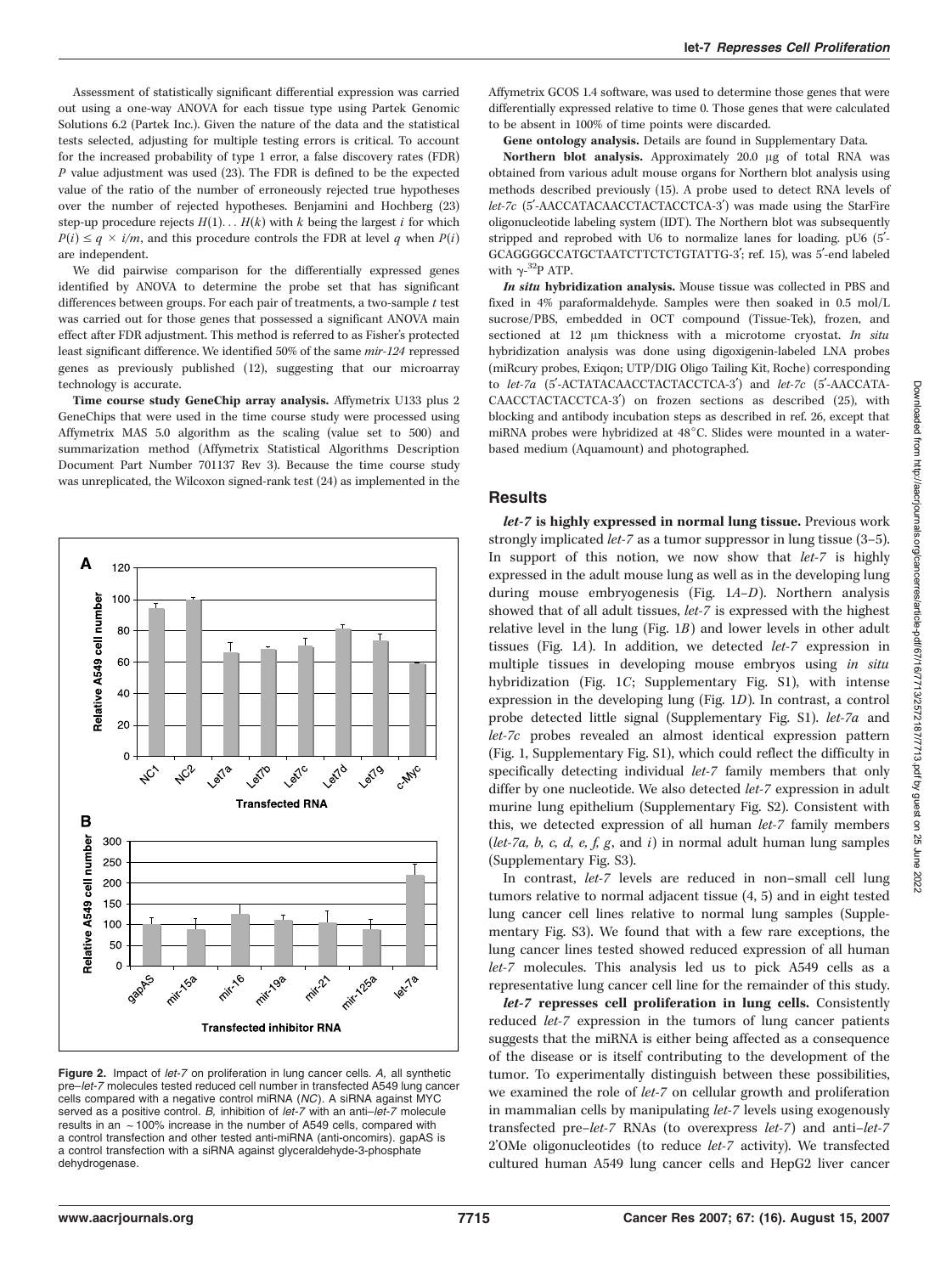

Figure 3. A, impact of let-7 on proliferation and cell cycle in HepG2 cells. A, all synthetic pre-let-7 molecules tested affected proliferation in transfected HepG2 liver cancer cells compared with a negative control miRNA (NC). A siRNA against MYC served as a positive control. B, all synthetic pre–let-7 miRNAs tested significantly affected the percentage of HepG2 cells arrested in the  $G_0$ -S stage of cell cycle. NC1 and NC2, negative control miRNAs 1 and 2, respectively. EG5 is an siRNA directed against Eg5. G<sub>0</sub>-G<sub>1</sub> P values: let-7a, <0.001; let-7b, 0.026; let-7c, <0.001; let-7d, 0.0013; let-7e, <0.001; Eg5, <0.001;

cells [which also consistently produce low levels of all endogenous let-7s (Supplementary Fig. S3); refs. 4, 5] with synthetic let-7 miRNAs to artificially increase the intracellular concentrations of the let-7a, let-7b, let-7c, let-7d, and let-7g forms of the miRNA (Figs. 2A and 3A). We then monitored the transfected cell lines for alterations in proliferation, apoptosis, and cell cycle. The effects of the let-7 family members were compared with the effects of a negative control miRNA (Ambion), and siRNAs targeting MYC or kinesin Eg5 (which are two powerful effectors of cell proliferation; ref. 27). All tested pre–let-7 molecules consistently reduced the number of proliferating A549 and HepG2 cells by levels that approached the MYC siRNA (Figs. 2A and 3A). This suggests that one or more processes related to cell proliferation or death that are common between these cell types are affected by let-7. This work extends similar analyses in lung and colon cancer cells (4, 28) by showing that multiple different let-7 family members have similar effects on cell proliferation. Because we have not yet detected a difference with any particular let-7 family member, we use them interchangeably for the remainder of this work.

In contrast to the reduced proliferation defect observed with exogenously added pre–let-7, antisense molecules targeting let-7a delivered into A549 cells induced an approximately 2-fold increase in proliferation relative to A549 cells transfected with a negative control siRNA and antisense miRNAs to other tested oncomirs (Fig. 2B). The inverse correlation between active let-7 and cell proliferation suggests that the miRNA affects a cell process that is vital for cell division, cell survival, or another process that supports cell proliferation. We believe that we have eliminated apoptosis as the cause of cell loss because an enzymatic assay to detect active caspase-3 levels revealed no change in three cell lines examined (A549, HepG2, and HeLa; data not shown).

let-7 reduces progression through the cell cycle. To investigate the effects of let-7 on the cell cycle, we used a flow cytometry assay to measure cell cycle progression in cells overexpressing let-7 or scrambled control miRNAs. Because HepG2 liver cancer cells accumulate a barely detectable amount of native let-7 (Supplementary Fig. S3; ref. 5) and because we saw the most

dramatic effect on cell proliferation here (Fig. 3A), we focused our attention on these cells. We transfected HepG2 cells with synthetic mimics for several different members of the *let-7* family (pre–*let-7*) as well as negative control synthetic miRNAs (control pre-miRs). All tested synthetic let-7 miRNAs caused a cell cycle defect in HepG2 cells, with a significant increase in the percentage of cells in  $G_0-G_1$  $(P < 0.01$ ; Fig. 3B). Our flow cytometry results suggest that the proliferation effects of let-7 result from reduced progression through the cell cycle, most likely due to a block or delay in the  $G_1$ -S transition.

Microarray analysis reveals genes whose expression changes in the presence of excess let-7. To determine the cellular pathways regulated by let-7, we did a microarray analysis of cells treated with let-7 miRNA. let-7 seems to regulate its target genes primarily at the level of translation (18, 29); however, recent evidence indicates that let-7 can also cause the instability of its target mRNAs (11, 15). In fact, in some cases, miRNAs have been reported to reduce mRNA levels of their direct targets sufficiently to be detected by standard microarray analysis (11, 12). We therefore predicted that exogenously applied let-7 miRNA might directly affect the mRNA levels of the genes that are naturally regulated by let-7 (with the exception of genes that let-7 regulates at the translational level only, e.g., KRAS) and indirectly affect the expression of genes that are downstream of these direct targets, leading to measurable changes in the global expression profiles of the treated cells. The identification of the affected pathways could reveal the mechanism by which let-7 inhibits cell division.

We transfected HepG2 and A549 cells in quadruplicate with synthetic miRNAs corresponding to let-7b, miR-124 (chosen as a positive control because its effects on global gene expression patterns have already been published; ref. 12), and two negative control miRs. Total RNA isolated from the cells 72 h after transfection was amplified, labeled, and hybridized to Affymetrix U133 arrays. Principal component analysis revealed that the two negative control miRNAs had very similar mRNA expression profiles in both cell types (Supplementary Fig. S4). In contrast, the mRNA profiles for the cells transfected with let-7b and miR-124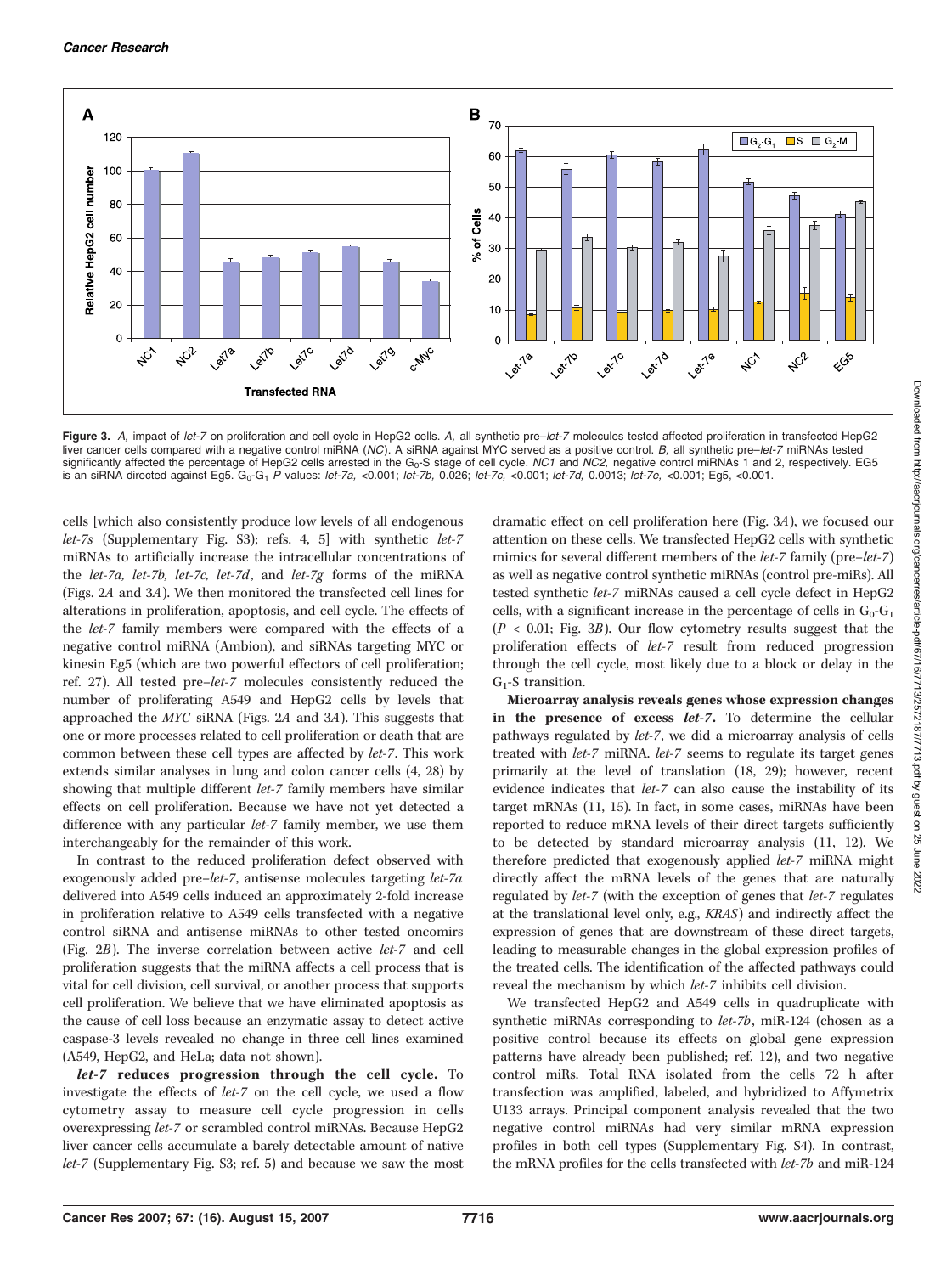|                                                           | Table 1. Cell cycle, cell division, and cell proliferation genes that respond to excess let-7 |                                                                                                                                                                                                                             |
|-----------------------------------------------------------|-----------------------------------------------------------------------------------------------|-----------------------------------------------------------------------------------------------------------------------------------------------------------------------------------------------------------------------------|
| Gene                                                      | Product                                                                                       | Function*                                                                                                                                                                                                                   |
| A. Repressed in both HepG2 and A549 cells<br><i>CCNA2</i> | Cyclin A2                                                                                     | Binds CDK2 and CDC2 to promote cell cycle<br>$G_1$ -S and $G_2$ -M phase transition; aberrantly<br>expressed in acute myeloid and promyelocytic<br>leukemias                                                                |
| CDC34                                                     | Cell division defective 34                                                                    | Modifies CDKN1B, increases the ubiquination<br>and degradation of CDKN1B                                                                                                                                                    |
| ASK/DBF4                                                  | activator of S-phase kinase                                                                   | Binds to and activates kinase activity of CDC7,<br>required for the initiation of DNA replication<br>at the $G_1$ to S transition                                                                                           |
| AURKA/STK6 and AURKB/STK12                                | Aurora A and Aurora B<br>kinases                                                              | Maximally expressed during $G_2$ -M phases and<br>may function in cytokinesis, up-regulated in<br>multiple neoplasms                                                                                                        |
| E2F5                                                      | E2F transcription factor 5                                                                    | Oncogenic in primary rodent cells and is<br>amplified in human breast tumors                                                                                                                                                |
| CDK8                                                      | CDK8                                                                                          | Forms a complex with cyclin C that<br>phosphorylates cyclin H (CCNH), plays a role<br>in the regulation of transcription and as<br>component of the RNA polymerase II<br>holoenzyme                                         |
| PLAGL1 and PLAGL2                                         | Pleomorphic adenoma gene-like<br>transcription factors                                        | Transcription activators, regulate cell<br>proliferation                                                                                                                                                                    |
| <b>LIN28B</b>                                             | Homologue of heterochronic protein LIN-28                                                     | Putative RNA binding protein. Mutated in<br>hepatocellular carcinoma                                                                                                                                                        |
| <b>DICER1</b><br><b>GMNN</b>                              | RNaseIII<br>Geminin                                                                           | RNase processes pre-miRNAs and dsRNA<br>Geminin, regulates DNA replication and<br>proliferation, binds to the licensing factor<br>CDT1 and negatively regulates its<br>ubiquitination, up-regulated in breast, colon,       |
| <b>NRAS</b>                                               | Ras GTPase                                                                                    | rectal, and biliary tract neoplasms<br>Signaling molecule, mutated in<br>multiple tumors                                                                                                                                    |
| <b>HMGA2</b>                                              | Chromatin protein                                                                             | Regulates proliferation. Chromosomal<br>translocations in multiple tumors                                                                                                                                                   |
| B. Repressed in HepG2 cells only                          |                                                                                               |                                                                                                                                                                                                                             |
| CDC2                                                      | Cell division cycle 2, a CDK                                                                  | Binds B-type cyclins, regulates $G_2$ to M phase<br>transition, promotes cell proliferation                                                                                                                                 |
| CDC25A                                                    | Cell division cycle 25A, a protein<br>tyrosine-threonine phosphatase                          | Binds cyclins and regulates $G_1$ -S phase transition,<br>overexpressed in many cancers                                                                                                                                     |
| <b>CCNB1</b>                                              | Cyclin B1                                                                                     | Regulatory subunit of the CCNB1-CDC2<br>maturation-promoting factor complex that<br>mediates $G_2$ -M phase transition, up-regulated<br>in various cancers                                                                  |
| CCNE2                                                     | Cyclin E2                                                                                     | $G_1$ -specific CDK regulatory subunit that interacts<br>with CDK2 and CDK3, overexpressed in<br>transformed cells and up-regulated in breast<br>and lung cancer                                                            |
| <b>CCNF</b>                                               | Cyclin F                                                                                      | A member of the cyclin family of CDK kinase<br>regulatory subunits, forms a complex with<br>cyclin B1 (CCNB1) and CDC2                                                                                                      |
| <b>CCNJ</b>                                               | Cyclin J                                                                                      | Protein containing cyclin COOH-terminal and<br>$NH_2$ -terminal domains have a region of low<br>similarity to a region of cyclin A2                                                                                         |
| SKP2                                                      | S-phase kinase-associated protein 2                                                           | A component of a ubiquitin E3 ligase complex,<br>mediates cell cycle regulatory protein<br>degradation, promotes cell proliferation and<br>invasion, inhibits cell adhesion and apoptosis;<br>overexpressed in many cancers |
|                                                           | (Continued on the following page)                                                             |                                                                                                                                                                                                                             |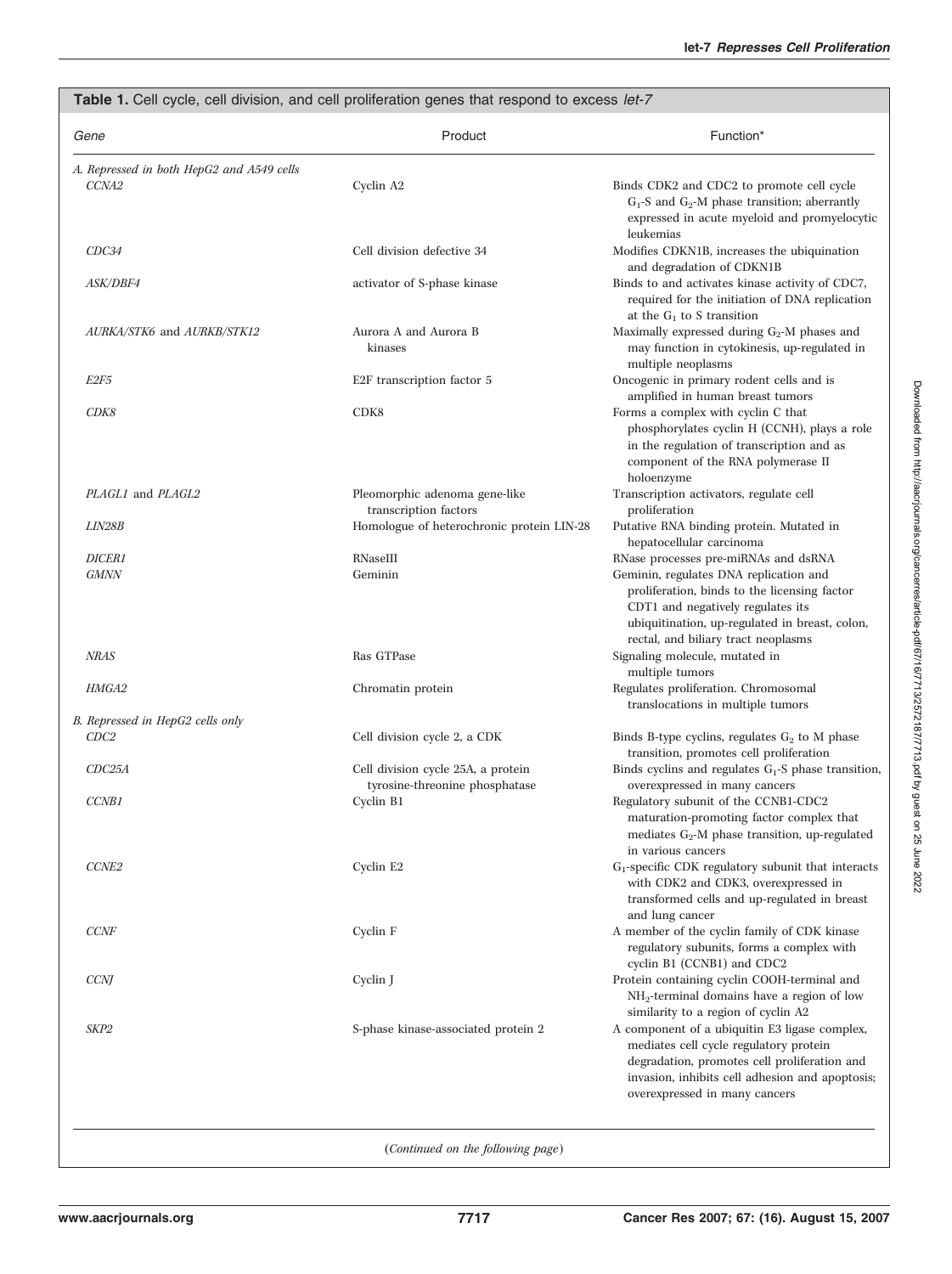| Gene                             | Product                                                                      | Function*                                                                                                                                                                                                                                                                                                                               |
|----------------------------------|------------------------------------------------------------------------------|-----------------------------------------------------------------------------------------------------------------------------------------------------------------------------------------------------------------------------------------------------------------------------------------------------------------------------------------|
| <i><b>CKS1B</b></i>              | CDC28 protein kinase regulatory<br>subunit 1B                                | Binds SKP2 and targets it to its substrates, required for<br>ubiquitination of p21 Cip1 (CDKN1A) and p27 Kip1<br>(CDKN1B), highly expressed in non-small cell lung,<br>gastric, and colon carcinoma                                                                                                                                     |
| CDC <sub>20</sub>                | Cell division cycle 20                                                       | Activates the mitotically phosphorylated form of the<br>anaphase promoting complex as well as the mitotic<br>spindle checkpoint, overexpressed in gastric cancer                                                                                                                                                                        |
| CDCA1                            | Cell division cycle associated 1                                             | Mediates stable attachment of microtubules to the<br>kinetochore during mitosis and plays a role in the<br>spindle checkpoint                                                                                                                                                                                                           |
| CDAC2                            | Cell division cycle associated 2                                             | Novel protein                                                                                                                                                                                                                                                                                                                           |
| CDAC3/TOME1                      | Cell division cycle associated 3/trigger<br>of mitotic entry 1               | A cytosolic protein that is degraded during $G_1$ phase and<br>whose gene promoter activity is stimulated at the<br>$G_2$ -M phase                                                                                                                                                                                                      |
| CDCA5                            | Cell division cycle associated 5                                             | Novel protein                                                                                                                                                                                                                                                                                                                           |
| CDAC7                            | Cell division cycle associated 7                                             | A nuclear protein expressed highly in thymus and small<br>intestine, has a role in anchorage-dependent growth,<br>up-regulated in Burkitt lymphoma cell lines; gene may<br>be a MYC target                                                                                                                                              |
| CDCA8                            | Cell division cycle associated 8 (borealin)                                  | A chromosomal passenger complex component<br>may target survivin (BIRC5) and INCENP to<br>centromere, required for kinetochore function,<br>mitotic spindle stability, and metaphase<br>chromosome alignment during mitosis                                                                                                             |
| RRM1 and RRM2                    | Ribonucleotide reductase M1 and M2<br>polypeptides                           | DNA synthesis                                                                                                                                                                                                                                                                                                                           |
| CDC6                             | Encoding cell division cycle 6 homologue                                     | DNA replication, up-regulated in cervical intraepithelial<br>neoplasia and cervical cancer                                                                                                                                                                                                                                              |
| CDC45L                           | Cell division cycle 45 like                                                  | Associates with ORC2L, MCM7, and<br>POLA2, predicted to be involved in the initiation of<br>DNA replication                                                                                                                                                                                                                             |
| <b>CDT1</b>                      | Chromatin licensing factor                                                   | Ensures replication occurs once per cell cycle,<br>up-regulated in non-small cell lung<br>carcinomas                                                                                                                                                                                                                                    |
| ORC1L and ORC6L                  | Origin recognition complex proteins                                          | DNA replication                                                                                                                                                                                                                                                                                                                         |
| <i>MCM2/3/4/5/6/7/8/10</i>       | Mini chromosome maintenance-deficient<br>complex                             | DNA replication, up-regulated in multiple cancers                                                                                                                                                                                                                                                                                       |
| <i>RFC2/3/4/5</i>                | Replication factor C complex                                                 | DNA replication                                                                                                                                                                                                                                                                                                                         |
| E2F6 and E2F8                    | E2F transcription factors                                                    | Regulators of cell cycle                                                                                                                                                                                                                                                                                                                |
| <b>CHEK1</b>                     | Checkpoint homologue 1 kinase                                                | Required for mitotic $G_2$ checkpoint in response to<br>radiation-induced DNA damage, associated with<br>lung cancer                                                                                                                                                                                                                    |
| <b>BUB1</b> and <b>BUB1B</b>     | Budding uninhibited by benzimidazoles<br>1 homologues                        | Acts in spindle assembly checkpoint and<br>chromosome congression, may regulate<br>vesicular traffic; mutations are<br>associated with lung cancer, T cell<br>leukemia, and colorectal cancer cell<br>chromosomal instability; a protein<br>kinase of the mitotic spindle checkpoint, inhibits<br>anaphase-promoting complex activation |
| <i>MAD2L1</i>                    | MAD2 mitotic arrest deficient-like 1                                         | Component with BUB1B                                                                                                                                                                                                                                                                                                                    |
| CDC23                            | Cell division cycle 23                                                       | A putative component of the anaphase-promoting<br>complex (APC), considered a tumor antigen in ovarian<br>carcinoma; mutation in corresponding gene is<br>associated with colon cancer                                                                                                                                                  |
| <i>FANCD2</i><br>BRCA1 and BRCA2 | Fanconi anemia complementation group D2<br>Breast Cancer Susceptibility loci | Involved in DNA damage response<br>Tumor suppressors; mutations are linked to breast and<br>ovarian cancer                                                                                                                                                                                                                              |

(Continued on the following page)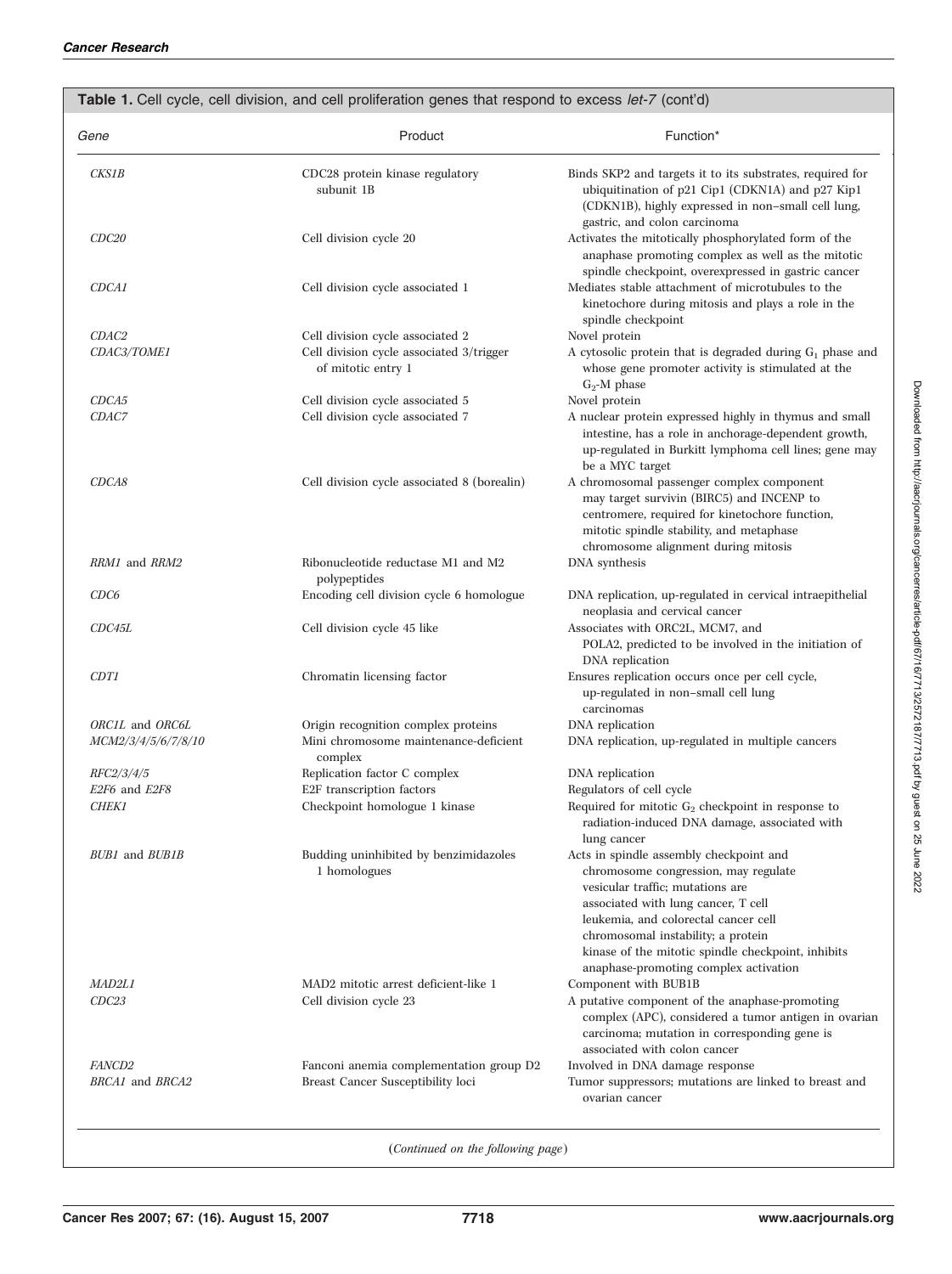| Gene                                | Product                      | Function*                                                                                                                                                            |
|-------------------------------------|------------------------------|----------------------------------------------------------------------------------------------------------------------------------------------------------------------|
| C. Up-regulated in both cell types  |                              |                                                                                                                                                                      |
| <i>RRM2B</i>                        | Ribonucleotide reductase M2B | DNA synthesis, up-regulated by p53                                                                                                                                   |
| <i>EIF2C2</i>                       | Argonaute                    | Functions in RNAi and miRNA pathways                                                                                                                                 |
| D. Up-regulated in HepG2 cells only |                              |                                                                                                                                                                      |
| <i>CDKN2B</i>                       | CDK inhibitor 2B             | Interacts with the D type CDK4 and CDK6, inhibits cell<br>proliferation; gene deletion and promoter hypermethylation<br>are associated with many different neoplasms |
| CCNG <sub>2</sub>                   | cyclin $G_2$                 | Down-regulated in thyroid papillary carcinoma                                                                                                                        |
| <b>MXI1</b>                         | MAX-interacting protein 1    | Transcription regulator, antagonizes MYC, tumor suppressor<br>in prostatic neoplasms                                                                                 |

\*Functional annotations were derived from the Human Proteome Survey Database (HumanPSD; ref. 48).

are clearly distinct from the cells transfected with the negative control miRNAs as well as from each other, indicating that the two miRNAs are uniquely affecting the global gene expression profiles of the two cell types. For both cell types, the number of genes determined to be altered by treatment was calculated by filtering all genes by fold change relative to both control transfections, and statistical significance was assessed by a  $t$  test after the omnibus  $F$  test was shown to be significant. In HepG2 liver cancer cells, we identified 1,334 (698 repressed and 636 up-regulated) genes whose expression varied by at least 1.93-fold and were statistically significant at a 0.05 FDR between the cells transfected with let-7 and the negative control miRNAs (Supplementary Table S1). In A549 lung cancer cells, we identified 629 (244 repressed and 385 upregulated) altered genes, all of which were statistically significant at a 0.05 FDR (Supplementary Table S2). let-7 addition affected 200 genes in common between both cell types (Supplementary Tables S1 and S2). In both cell types, we identified NRAS and HMGA2, known downstream targets of let-7 (5, 30), indicating that our analysis could appropriately reveal let-7 downstream genes (Table 1).

let-7 repressed multiple cell cycle associated genes. Genes found to be differentially expressed in either the HepG2 and A549 cell lines were grouped by their assigned biological functions using the Gene Ontology (GO) database (Fig. 4A; Supplementary Table S4). These results show that *let-7* directly or indirectly affects the expression of many cell cycle–related genes. In fact, the primary GO classes associated with the differentially expressed genes in the HepG2 cells are linked with the cell cycle (Fig. 4A), which are consistent with our earlier observations (Figs. 2 and 3). Cell proliferation genes repressed directly or indirectly by excess let-7 in both cell types include the genes for cyclin A2, which promotes  $G_1$ -S and  $G_2$ -M phase transitions; CDC34, which promotes the degradation of cyclin-dependent kinase (CDK) inhibitor 1B; the ASK activator of S-phase kinase, required for the initiation of DNA replication at the  $G_1$  to S transition; the Aurora A and B kinases; the E2F5 transcription factor; CDK8; PLAGL2, the pleomorphic adenoma gene-like transcription factor; and Geminin, a regulator of DNA replication and proliferation (Table 1). Additional cell cycle genes repressed directly or indirectly by let-7 in HepG2 cells include the genes for various CDKs, cyclins, the CDC25A phosphatase, the S-phase kinase–associated protein 2, SKP2; the CDC28 kinase regulatory subunit 1B, and various cell division cycle–associated proteins (Table 1). let-7 also repressed genes coding for DNA synthesis and DNA replication functions (Table 1), e.g., ribonucleotide reductase subunits, multiple DNA replication initiation and origin recognition complex proteins, members of the Mini chromosome maintenance-deficient complex, and multiple members of the replication factor C complex (Table 1).

Although the vast majority of altered cell cycle genes exhibited reduced expression following let-7 application, a few cell cycle genes were up-regulated under the same conditions. Because let-7 is currently only known to function as a repressor of gene expression, this likely indicates a  $2^{\circ}$  (or  $3^{\circ}$  or more) effect of let-7 application. These genes included those encoding CDK inhibitor 2B; the MAX-interacting protein 1, MXI1, a transcription regulator that antagonizes MYC; and cyclin  $G_2$ , which is down-regulated in thyroid papillary carcinoma (31), showing that it has the propensity to act as a tumor antagonist (Table 1). In let-7–deficient tumor cells, these three genes would be predicted to be down-regulated, which might disable their tumor-suppressing functions.

Interestingly, we also found that let-7 addition repressed the expression of a number of known and putative tumor suppressor genes (Table 1) such as BRCA1, BRCA2, FANCD2, PLAGL1, E2F6, and E2F8 and the cell cycle checkpoint genes CHEK1, BUB1, BUB1B, MAD2L1, and CDC23. The significance of these findings remains to be determined, but may be relevant to the small number of recently identified tumors where *let-7* is actually up-regulated (32, 33).

Identification of likely direct let-7 targets. To enrich for genes modulated directly by let-7, we reasoned that the expression of direct let-7 downstream genes might be affected earlier than indirect downstream genes. Therefore, in addition to analyzing the changes in global mRNA expression 72 h after let-7 transfection, we used a time course assay featuring microarray analysis of HepG2 cells harvested at 4, 8, 16, 24, 36, 48, 72, and 128 h after transfection (Fig. 4B; Supplementary Table S3). We found no change in gene expression at times 4 and 8 h after transfection, but detected the first changes 16 h post-transfection. We detected a total of 176 genes that were down-regulated within 36 h of let-7 addition: we denote these as early repressed genes (Supplementary Table S3; Fig. 4B). Like the original microarray analysis, these genes were enriched in GO categories for cell cycle and cell division (Supplementary Table S4). These included many of the same well-known cell cycle genes already mentioned (CCNA2, CDC25A, CDK8, SKP2, AURKA/STK6), but also included some that were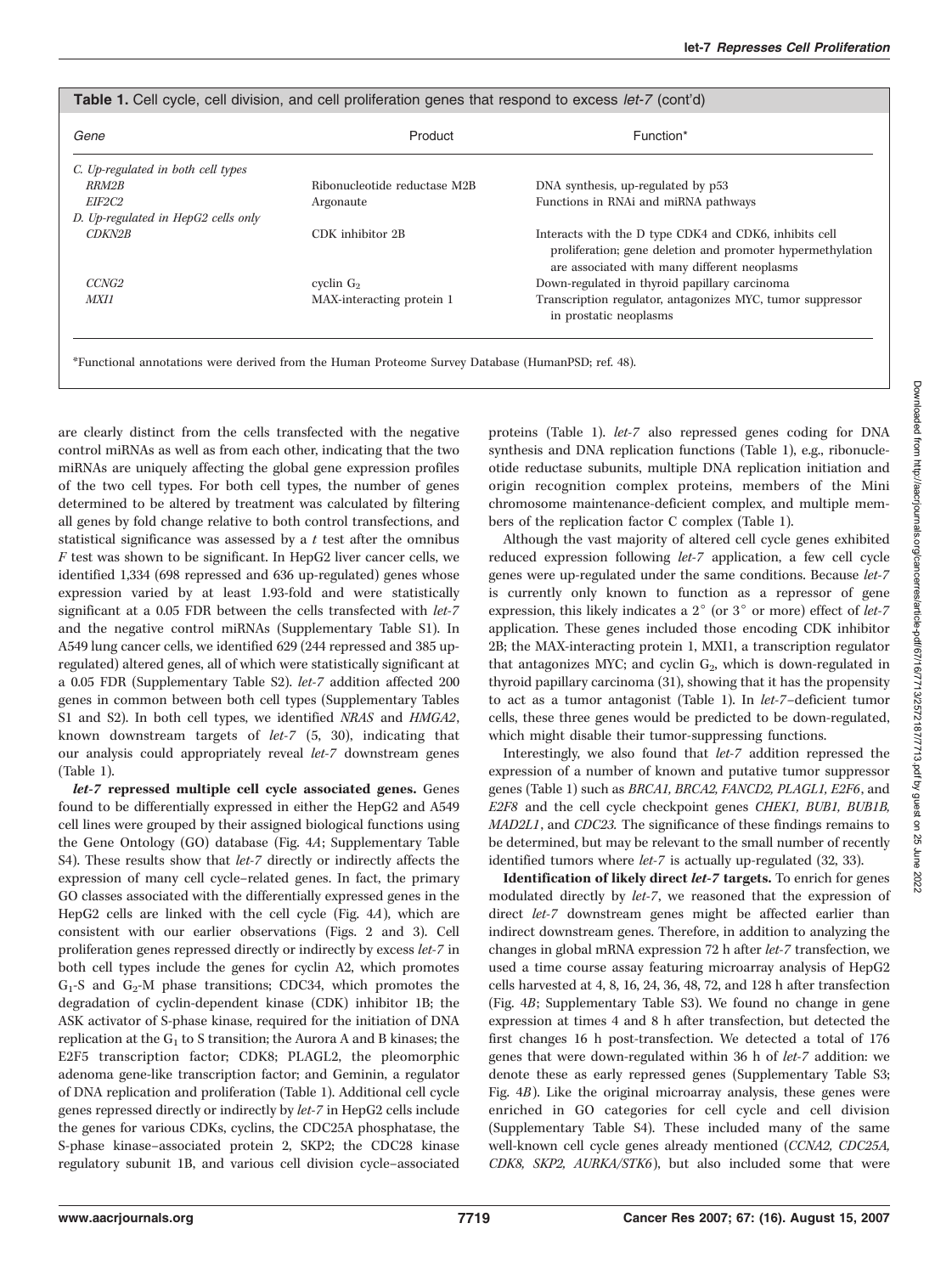missed in the 72-h experiment detailed above because their expression was presumably repressed early, and then their levels returned to normal by 72 h. These included the cell cycle genes CDC16 and CDK6. Other early repressed mRNAs include the DNA synthesis gene RRM2 and the cell proliferation regulator, MINA. Of these 176 early repressed genes, 127 genes first appeared downregulated at time 16 h (Supplementary Table S3, pink; CDC16, CDK6, AURKA/STK6; RRM2, and MINA). An additional set of 37 genes was first observed down-regulated at 24 h (Supplementary Table S3, orange; including SKP2, CDCA7, and CDC25A), and another 12 were first detected as repressed at 36 h (Supplementary Table S3, yellow; including CCNA2 and E2F6). Interestingly, a

| GO ID                   | GO description                                             | $P$ value*                     |
|-------------------------|------------------------------------------------------------|--------------------------------|
| GO:0006260              | DNA replication                                            | 5 8 E 16                       |
| GO:0000087              | M phase of mitotic cell cycle                              | 6 2E 13                        |
| GO:0000278              | mitotic cell cycle                                         | 64E 13                         |
| GO:0000075              | cell cycle checkpoint                                      | $1.2E - 10$                    |
| GO:0051301              | cell division                                              | 8 1 E 10                       |
| GO:0006270              | DNA replication initiation                                 | 1.2E-09                        |
| GO:0007093              | mitotic checkpoint                                         | 2 3 E 0 6                      |
| GO:0007051              | spindle organization and biogenesis                        | 34E 06                         |
|                         |                                                            |                                |
| Gene Symbol             | Role                                                       | LCS                            |
| CDK <sub>6</sub>        | Putative targets repressed before 36 h<br>Kinase           | 10                             |
| PLAGL2                  | <b>Transcription factor</b>                                | 9                              |
| $2'$ -PDE               | phosphodiesterase                                          | 5                              |
| CDC25A                  | phophatase                                                 | 4                              |
| DZIP1                   | <b>RNA binding</b>                                         | $\overline{\mathbf{4}}$        |
| OPRS1                   | Opioid receptor                                            | $\overline{4}$                 |
| DLC1                    | <b>RhoGAP</b>                                              | 3                              |
| NXT <sub>2</sub>        | Nuclear transport                                          | 3                              |
| E <sub>2F6</sub>        | <b>Transcription factor</b>                                | 3                              |
| GPX7                    | Glutathione peroxidase                                     | 3                              |
| SSR <sub>1</sub>        | Signal sequence receptor                                   | 3                              |
| YAP1                    | <b>Transcription factor</b>                                | 3                              |
| <b>ZNF336</b>           | <b>Transcription factor</b>                                | 3                              |
| SOX9                    | <b>Transcription factor</b>                                | 3                              |
| RRM2                    | Ribonucleotide reductase                                   | 3                              |
| STK6                    | Aurora A kinase                                            | 3                              |
| <b>FARP1</b>            | <b>RhoGEF</b>                                              | $\overline{2}$                 |
| FLJ21986                | Unknown                                                    | $\overline{2}$                 |
| <b>CBFB</b>             | <b>Transcription factor</b>                                | $\overline{2}$                 |
| <b>DSCR1</b>            | Calcipressin                                               | $\overline{2}$                 |
| CDCA7<br>MAP3K7IP2      | Novel c-Myc-responsive Gene<br>kinase adaptor              | $\overline{2}$<br>$\mathbf{1}$ |
|                         |                                                            | $\mathbf{1}$                   |
| GTF2I/GTF2IP1<br>ARID3A | <b>Transcription factor</b><br><b>Transcription factor</b> | $\mathbf{1}$                   |
| <b>DMD</b>              | Dystrophin                                                 | $\mathbf{1}$                   |
|                         | Putative targets repressed after 36 h                      |                                |
| <b>CCNF</b>             | Cyclin                                                     | 4                              |
| <b>CCNJ</b>             | Cyclin                                                     | 3                              |
| EIF2C3                  | Argonaute                                                  | 3                              |
| CDC34                   | E2 ubiquitin-conjugating enzyme                            | $\overline{a}$                 |
| E <sub>2F5</sub>        | <b>Transcription factor</b>                                | $\overline{2}$                 |
| <b>LIN28</b>            | Putative RNA binding factor                                | $\overline{2}$                 |

Figure 4. Microarray analysis of let-7-treated human cancer cells. A, table of the most affected GO categories after let-7 overexpression in HepG2 cells for 72 h. mRNAs whose expression was affected by greater than 2-fold with P values below 0.05 were identified and classified using GO categories. \*, P values were calculated with hypergeometric tests to determine whether there is a significant enrichment of affected genes in a GO category when compared with all genes represented on the arrays. B, cell cycle targets for let-7. Potential direct downstream targets of let-7. Right column, number of LCSs. Pink, first observed repression at 16 h; orange, first observed repression at 24 h; yellow, first observed repression at 36 h; blue, first observed repression after 36 h. Some of these genes, e.g., CDK6 and RRM2, were missed in PicTar because the rodent 3'UTRs are not complete. Known let-7 targets NRAS and HMGA2 are repressed after 36 h in our assay.

number of other transcription factors besides E2F6, including ID2, CBFB, ZNF336, SMAD4, SOX9, NR1H4, ARID3A, PLAGL2, YAP1, and GTF2I, were among the early repressed genes, suggesting that they might also propagate the let-7 effects to their downstream targets.

To assess how many of the early let-7–repressed genes might constitute direct target genes, we examine the  $3'UTRs$  of this group for let-7 complementary sites (LCS) that displayed features of LCSs in validated let-7 target genes (5, 15–18, 29, 34) and also used a published miRNA prediction program, PicTar, to predict let-7 targets (35). We found that at least 25 of the early repressed genes contained LCSs in their  $3'UTRs$  (Fig. 4B), and we propose that these constitute direct let-7 targets. This set includes the cell cycle regulators CDK6, CDC25A, AURKB/STK6, CDCA7, and the DNA synthesis regulator RRM2. CDK6 interacts with D-type cyclins and phosphorylates RB1 to activate the  $G_1$  phase of the cell cycle (36). CDK6 is also overexpressed or amplified in numerous cancers including non–small cell lung cancer. CDC25A is a serine-tyrosine phosphatase that activates CDKs by removing inhibitory phosphate groups. Like CDK6, CDC25A is up-regulated in multiple cancers, including lung cancers (37). Aurora kinase B regulates chromosome segregation and cytokinesis during mitosis. CDCA7 encodes a novel protein up-regulated in multiple cancers, including lung cancer, which, like CDC25A, is a downstream target of MYC, and participates in the cell proliferation effects of MYC (38). The list of likely direct let-7 targets also includes eight transcription factors CBFB, PLAGL2, E2F6, SOX9, ZNF336, YAP1, GTF2I, and ARID3A, consistent with the enrichment for transcription factors seen as let-7 targets in C. elegans (16). We conclude that the non-LCS-containing genes with altered expression upon let-7 addition are likely to be downstream genes indirectly affected by let-7 expression, perhaps as downstream targets of the transcription factors affected directly by let-7. For example, we found that multiple members of the MCM and RFC DNA synthesis complexes were repressed only at later time points and could therefore be targets of these transcription factors.

let-7 negatively regulates the protein levels of CDK6 and CDC25A. We analyzed the native expression of our two top scoring cell cycle regulators (Fig. 5), CDK6 and CDC25A, in cells transfected with pre-miRs. Consistent with the microarray analysis, we found that protein levels of both CDK6 and CDC25A decrease in cells transfected with pre–let-7 compared with cells transfected with a control pre-miRNA (Fig. 5A). When quantified, we found that pre–let-7 transfection resulted in approximately a 50% reduction of protein compared with the normal levels of CDK6 and CDC25A  $(P < 0.001, CDC25A; P < 0.002, CDK6; Fig. 5B).$ 

To provide further validation for these cell cycle genes as direct let-7 targets, we did reporter assays where we independently fused the 3'UTRs of CDK6 and CDC25A downstream of firefly luciferase (Fig.  $5C$ ). In luciferase assays, both  $3'UTRs$  conferred let-7–dependent repression of the reporter gene (Fig. 5D) compared with a negative control anti-miR. The effect on the CDC25a and  $CDK6$  3'UTRs caused by the anti-let-7 was similar to a known let-7 target gene, NRAS (Fig. 5D). Thus, like NRAS, these results show that these genes are also likely to be directly regulated by the let-7 miRNA. Given the close working relationship between CDK6 and cyclin D (36, 39) in promoting the  $G_1$  to S transition, and the fact that CCND2 (encoding cyclin D2) is the highest scoring cell cycle gene predicted as a let-7 target by PicTar (35), we also tested the CCND2 3'UTR in the same assay. We found a similar result to CDK6 (Fig. 5D), suggesting that CCND2 is also a direct target of *let-7*.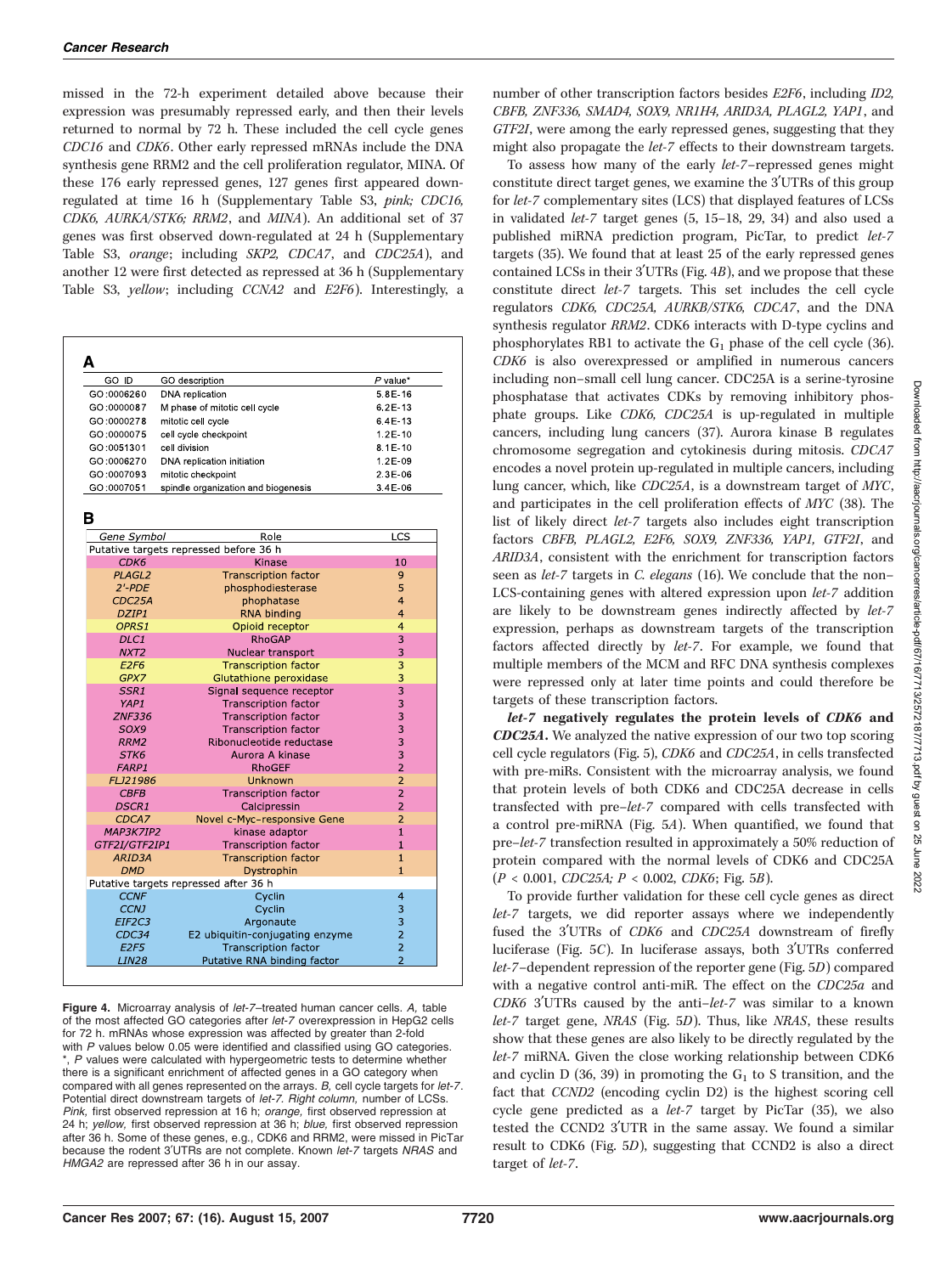Figure 5. Native and reporter gene validation of let-7 target genes. A. Western analysis of the indicated proteins following pre–let-7b or pre-control miR transfection of HeLa cells. Three independent transfections are shown for each pre-miR. B, quantification of relative levels of CDK6 and CDC25A proteins normalized to actin and the negative control pre-miR. C, schematic representations of the 3'UTR fragments cloned downstream of a luciferase reporter 3'UTR (gray, 3'UTR; wide gray, subcloned fragments). Arrows, positions of LCSs. D, relative fold induction of reporter gene expression in HeLa cells transfected with an anti-let7b oligonucleotide compared with a transfection with a negative control miRNA. Triplicate repeats of this experiment were done. Each value of luciferase activity in the samples treated with let-7b anti-miR was normalized by the average luciferase activity value of the samples treated with negative control anti-miR (value  $= 1$ ). NRAS is the NRAS long 3'UTR shown here as a positive control.



## **Discussion**

During mouse embryogenesis, *let-7* is first detected around the time of initiation of lung development (40), and expression then persists into adulthood (Fig. 1A; Supplementary Fig. S3). These expression studies suggest that let-7 may control a variety of processes both during development and in the maintenance of adult tissue homeostasis. In contrast to robust let-7 expression in normal human lung tissue (14), let-7 is poorly expressed in lung tumors and lung cancer cell lines (Supplementary Fig. S3; refs. 4, 5). Poor let-7 expression may thus be a powerful diagnostic marker for lung tumors (20).

let-7 in control of cell proliferation. Proliferation and survival pathways are frequently altered in tumors (41). We have shown that let-7 overexpression causes human cancer cells to decrease cell cycle progression (Figs. 2 and 3). In addition, our microarray data show that let-7 directly or indirectly regulates multiple cell proliferation genes and strongly suggest that let-7 is a key regulator of cell cycle progression, consistent with the cell cycle assay results described earlier. We show that let-7 directly regulates a few key cell cycle proto-oncogenes, e.g., RAS, CDC25a, CDK6, and cyclin D (Fig. 5), thus controlling cell proliferation by reducing flux through the pathways promoting the  $G_1$  to S transition. Because many of these let-7–responsive genes are known oncogenes or are overexpressed in tumors, one prediction is that in cancer cells with let-7 deletions or poor let-7 expression, many of these genes would be up-regulated, which is likely to stimulate cell cycle and DNA synthesis and, hence, cell division.

The class of let-7 target genes that are solely repressed at the level of translation will not be identified via microarray analysis, but rather will need to be identified via proteomic or other means. For example, let-7 does not affect KRAS mRNA levels (42), and consequently, the human let-7 target gene KRAS (5) did not emerge from our microarray analysis. This shows that our analysis did not provide a complete picture of all let-7 targets and implies that let-7 might confer varying degrees of translational inhibition versus mRNA instability depending on specific target genes. In addition, CCND2 was also missed in our microarray analysis, but confirmed as a target by luciferase assays (Fig. 5D).

Nevertheless, our microarray analysis seems to have enriched for potential direct let-7 targets. Just over 14% (25 out of 176 total repressed) of our early misregulated genes are likely to be directly regulated by the *let-7* miRNA, better than the  $\sim$  1% of all PicTar predicted let-7a targets as a function of the whole genome (243:25,000; enrichment  $P$  value = 5.4E-22 by hypergeometric test).

Our data strongly support the assertion that let-7 is a tumor suppressor miRNA. Although this role is most likely in lung cells where there is normally high *let-7* expression and a strong correlation between let-7 loss and lung cancer, our studies find that let-7 causes cell cycle defects in a non–lung cancer cell line as well, implying that let-7 may function as a tumor suppressor in other tissues. This idea is supported by the observation that let-7 genes map to loci deleted in multiple types of cancers, such as breast, ovary, urothelial, and cervical cancers (3).

Our work reveals a miRNA to be a master regulator of protooncogene expression and cancer pathways. This important role in the control of a fundamental process such as cell cycle may provide an explanation for why let-7 has been 100% conserved more than 600 million years of evolution (14). These experiments also suggest that let-7 may prove to be a valuable tool in interventions aimed at treating and diagnosing many cancers.

let-7 affects expression of homologues of C. elegans heterochronic genes. In C. elegans, let-7 is a member of the